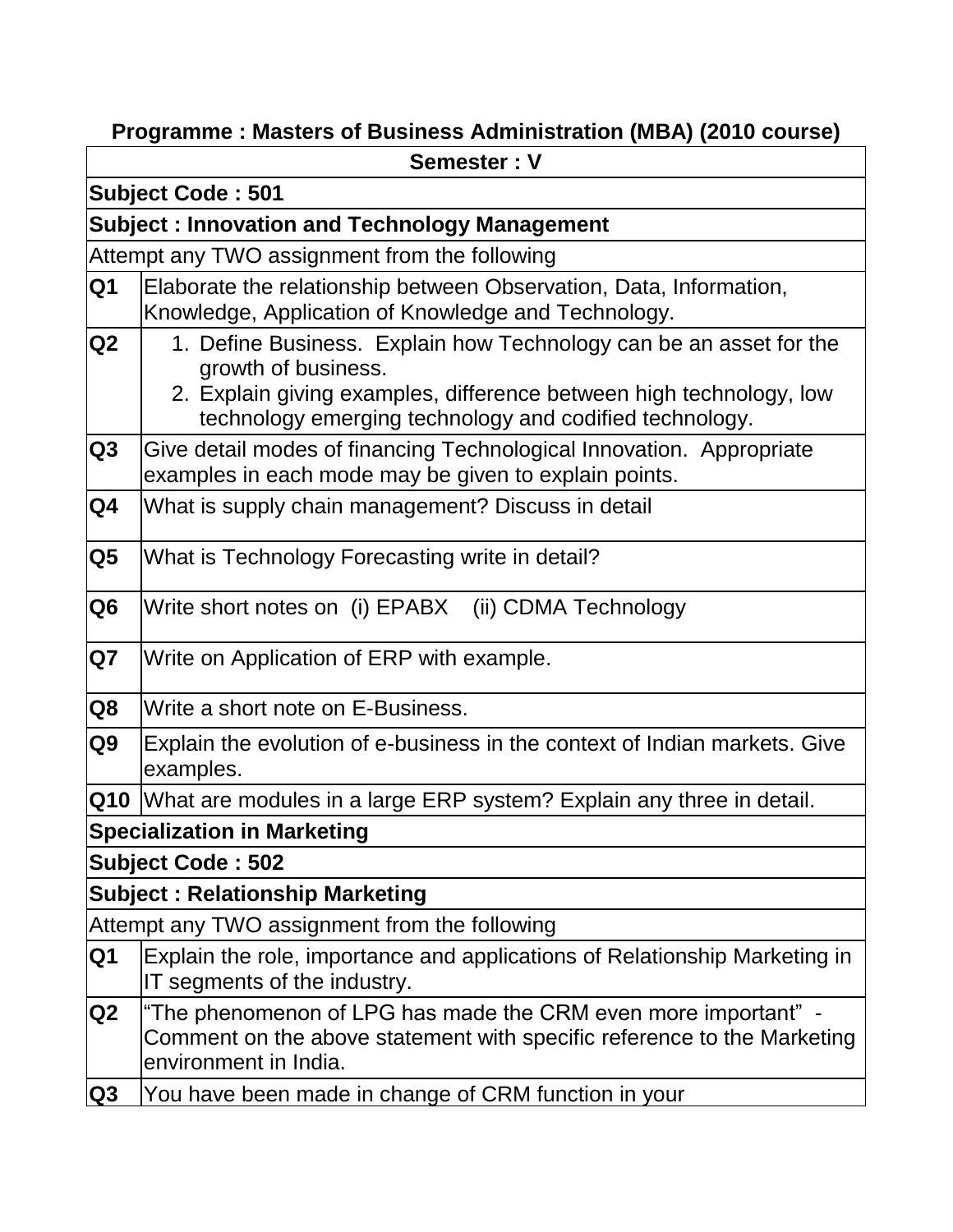|                | company. Prepare a programme of training of the employees in the<br>various aspects of CRM and its application.                                                                                           |
|----------------|-----------------------------------------------------------------------------------------------------------------------------------------------------------------------------------------------------------|
| Q4             | What is CRM? Discuss the role of CRM for enhancing customer retention<br>and loyalty through better customer relations.                                                                                   |
| Q <sub>5</sub> | Discuss the significance of development of continuous, long term and<br>mutually beneficial customer relations.                                                                                           |
| Q <sub>6</sub> | Write short note on the following:<br>a) Mass Media<br>b) Shape of Customer profile                                                                                                                       |
| Q7             | Write short note on the following:<br>a) Customer Selection and Rejection<br>b) Customer Bonding                                                                                                          |
| Q8             | Write short note on the following:<br>a) Mass customization<br>b) Sales force automation                                                                                                                  |
| Q9             | Why is CRM a smart decision? Explain in detail.                                                                                                                                                           |
| Q10            | Elaborate upon CRM strategy and planning process and the role of<br>technology in it.                                                                                                                     |
|                | <b>Subject Code: 503</b>                                                                                                                                                                                  |
|                | <b>Subject: Sales and Distribution Management</b>                                                                                                                                                         |
|                | Attempt any TWO assignment from the following                                                                                                                                                             |
| Q1             | What are sales Territory? Why do firms establish sales territories? Can<br>you think of reasons why a firm might not have sales territories?                                                              |
| Q2             | How would you handle these objections raised at the end of a sales<br>presentation?<br>1. The price is too high<br>2. Your warranty period is too short<br>3. I do not want to do business with your firm |
| Q3             | Write short notes on any Two of the following<br>1. 'ACMEE' Approach<br>2. Sales forecasting<br>3. Selection and Training methods for sales executives<br>4. Motivating sales personnel                   |
| Q5             | Describe the role of salesperson.                                                                                                                                                                         |
| Q <sub>6</sub> | What are objectives of personal selling?                                                                                                                                                                  |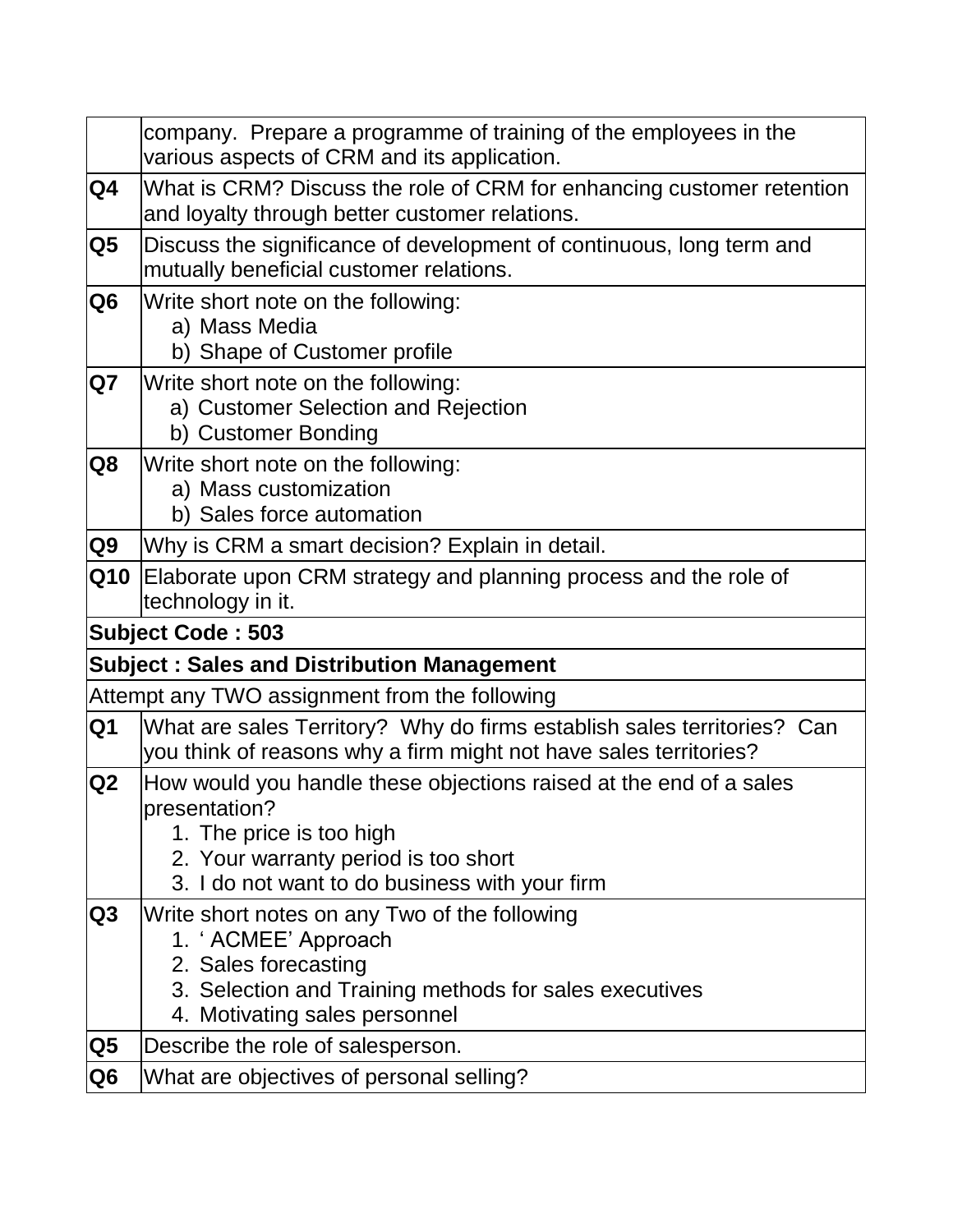| Q7                         | What are the factors that have a positive effect on customer's<br>perceptions?                                            |
|----------------------------|---------------------------------------------------------------------------------------------------------------------------|
| Q8                         | Discuss the policies and legal issues in marketing channel.                                                               |
| Q <sub>9</sub>             | Do you think channel planning plays an important role in today's<br>organization? Give your arguments.                    |
| $\overline{\mathbf{Q}}$ 10 | What is the role of cost in sales? Elucidate the need for cost analysis                                                   |
|                            | <b>Subject Code: 504</b>                                                                                                  |
|                            | <b>Subject: Brand Management</b><br>Attempt any TWO assignment from the following                                         |
| Q <sub>1</sub>             | 1. Explain what is a Brand. What are the attributes of a Brand?<br>2. What are the characteristics of a good Brand?       |
| Q2                         | What is brand equity? What is the various methods by which brand<br>equity is measured? Discuss any one method in detail. |
| Q3                         | What are the merits and demerits of unrelated brand extension? Discuss<br>in the context of Kingfisher                    |
| Q4                         | What way global branding differs from domestic branding? Explain with                                                     |
|                            | the help of any one global brand a domestic brand.                                                                        |
| Q5                         | What do you understand by 'Brand Architecture'? Why it is needed?                                                         |
|                            | Discuss different brand architecture with suitable examples.                                                              |
| Q <sub>6</sub>             | Write short notes on the following:                                                                                       |
|                            | a) Retail Branding                                                                                                        |
|                            | b) b) Brand Extension                                                                                                     |
| Q7                         | Explain in detail the mechanism of brand creation and apply it to an                                                      |
|                            | automobile industry.                                                                                                      |
| Q8                         | Outline the significance of branding strategy with special reference to                                                   |
|                            | service organization of your choice.                                                                                      |
| Q9                         | What is a brand? Explain in detail the concepts of brand hierarchy and                                                    |
|                            | brand personality by citing examples.                                                                                     |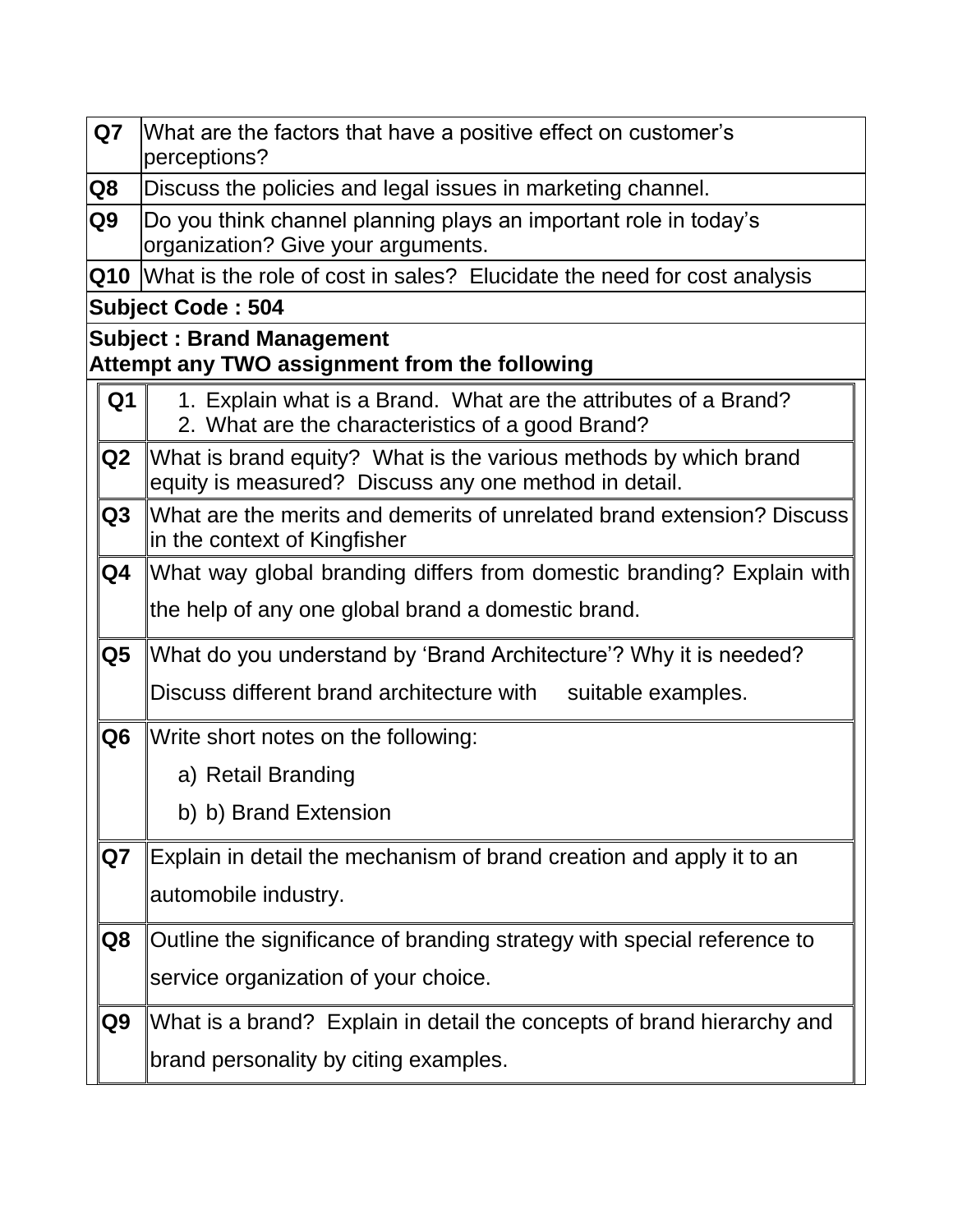|  |  |  |  |  |  |  | Q10 Write short notes on the following: |  |
|--|--|--|--|--|--|--|-----------------------------------------|--|
|--|--|--|--|--|--|--|-----------------------------------------|--|

a) Organisational Association

b) Brand Loyalty

#### **Subject Code : 505**

#### **Subject : Services Marketing**

#### **Attempt any TWO assignment from the following**

- **Q1** What are the elements of Customer Services? Which other issues influence the same? Discuss. Quote suitable examples.
- **Q2** Define Quality in the context of 'service'. How would you develop quality culture in a service sector organization? Please select and discuss an organization of your choice?
- **Q3** Write short notes on Any Two
	- 1. Complaint Management
	- 2. Importance of "P.R" in service sector

### **Q4** Write short notes on Any Two 1. Market positioning of "service"

- 
- 2. Service Flow Chart
- **Q5** Define services? What are the service characteristics? List ten major service industries.

## **Q6** How do service processes in service operation differ from those in manufacturing operations? Explain with example.

- **Q7** Explain with example the dual role of customers as producers and users of services.
- **Q8** Define quality in the context of 'service'. How would you develop quality culture in a service sector organization?
- **Q9** What are the steps in new service development process? Explain.

**Q10** Explain the GAP model of service quality.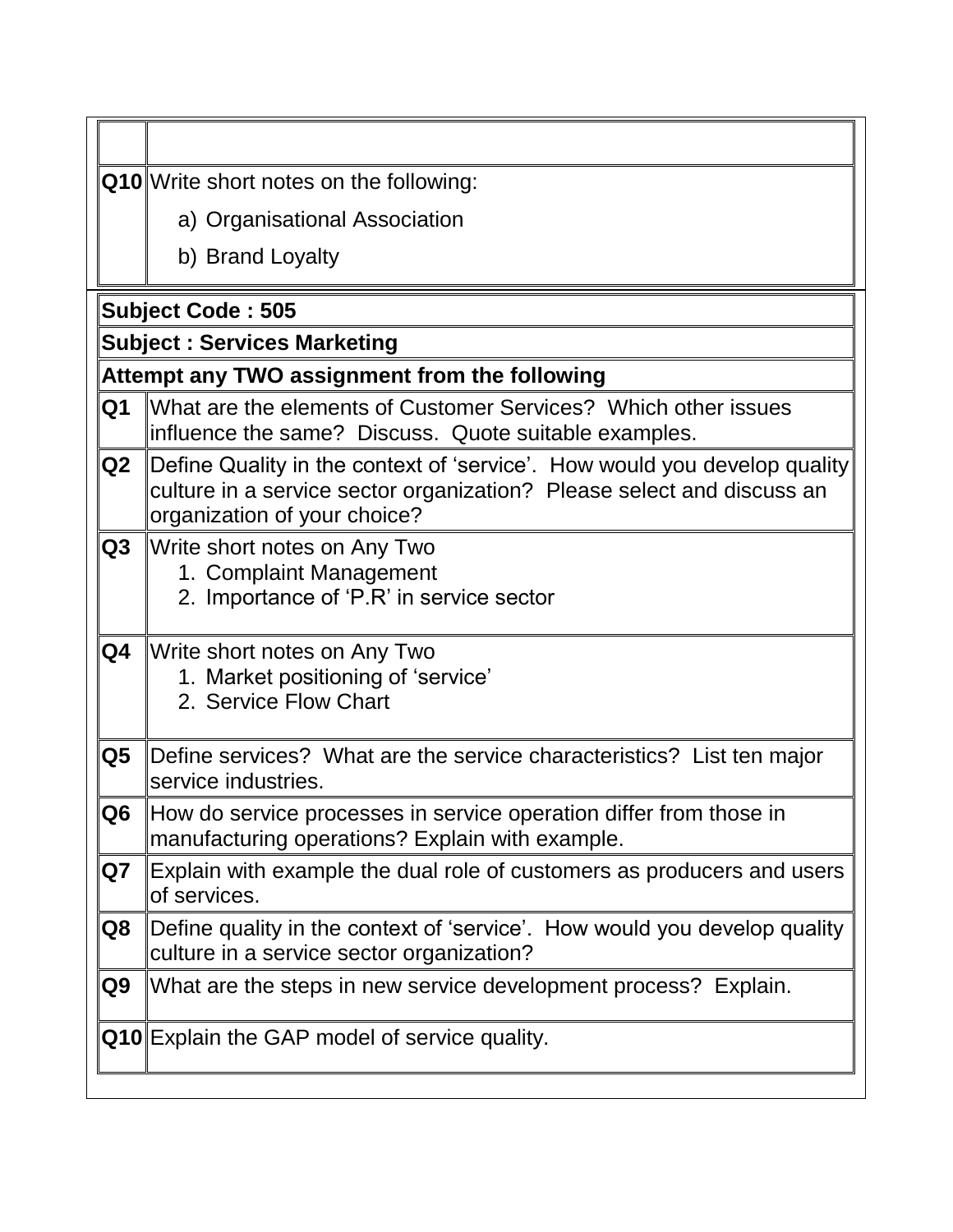# **Specialization in Finance**

**Subject Code : 502**

# **Subject : Management of Financial Institutions & Services**

# **Attempt any TWO assignment from the following**

| Q <sub>1</sub> | 1. What are the various classifications of Financial Institutions?<br>2. Discuss the functions of Financial Institutions?                                               |
|----------------|-------------------------------------------------------------------------------------------------------------------------------------------------------------------------|
| Q2             | Explain in detail Foreign Exchange and Interest Rate related contracts.                                                                                                 |
| Q3             | What is financial institution? Explain its significance in the Indian<br>Financial system.                                                                              |
| Q4             | Discuss the functions of Commercial Banks and services rendered by<br>them.                                                                                             |
| Q5             | Explain in detail Foreign Exchange and Interest Rate related contracts.                                                                                                 |
| Q <sub>6</sub> | Discuss the organization and Management of RBI. What are the<br>functions of RBI?                                                                                       |
| Q7             | What are the objectives of Asian Development Bank                                                                                                                       |
| Q8             | Write notes on Any two:<br>a) Application of wealth maximization model to financial decisions<br>b) Role of development Financial institutions in the financial system. |
| Q <sub>9</sub> | Discuss the functions of Commercial Banks and services rendered by<br>them.                                                                                             |
|                | Q10 What is an Interest Rate? What are the components of Interest rate.                                                                                                 |
|                | <b>Subject Code: 503</b>                                                                                                                                                |
|                | <b>Subject: Global Financial Analysis</b>                                                                                                                               |
|                | Attempt any TWO assignment from the following                                                                                                                           |
| Q1             | Discuss developments on International Monetary scene after<br>globalization.                                                                                            |
| Q2             | Write short notes on the following<br>1. Eurocurrency<br>2. Syndicated Euro Write short Credit<br>3. Spot and Forward rates<br>4. Export Credit                         |
|                | 5. Purchasing Power Parity (Absolute)                                                                                                                                   |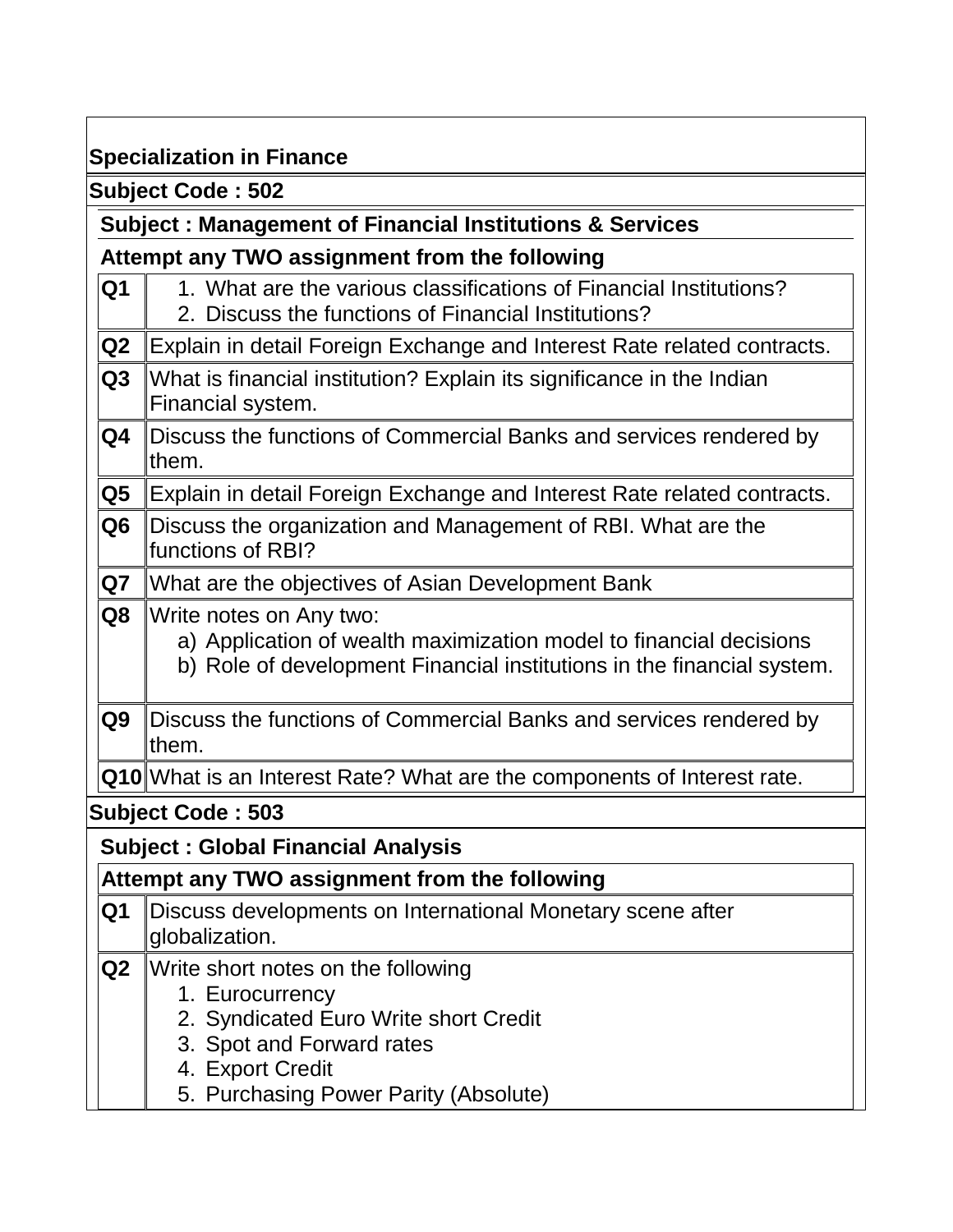| Q3                                          | Define globalization. What are its advantages and disadvantages?                                                                         |  |  |  |  |
|---------------------------------------------|------------------------------------------------------------------------------------------------------------------------------------------|--|--|--|--|
| Q4                                          | Define financial and currency derivative with example.                                                                                   |  |  |  |  |
| Q5                                          | Differentiate between 'speculation' and 'Hedging'                                                                                        |  |  |  |  |
| Q <sub>6</sub>                              | State features of 'International Financial System'                                                                                       |  |  |  |  |
| Q7                                          | Write a note on Euro Zone crisis.                                                                                                        |  |  |  |  |
| Q8                                          | Write short notes on the following<br>a) Currency futures<br>b) Currency swaps                                                           |  |  |  |  |
| Q9                                          | Explain the parties involved in GDR / ADR issue.<br>a)<br>Write a note on European Monetary system.<br>b)                                |  |  |  |  |
| Q10                                         | Which factors resulted is fall of Fixed Exchange Rate System? What<br>do you understand by Flexible Exchange Rate System?                |  |  |  |  |
|                                             | <b>Subject Code: 504</b>                                                                                                                 |  |  |  |  |
|                                             | <b>Subject: Management Control System</b>                                                                                                |  |  |  |  |
|                                             | Attempt any TWO assignment from the following                                                                                            |  |  |  |  |
| Q1                                          | write on why do we need controls and tools and techniques and scope of control                                                           |  |  |  |  |
| Q2                                          | Discuss Budgetary control in details.                                                                                                    |  |  |  |  |
| Q3                                          | Define Management Control Process in detail with its scope and objective.                                                                |  |  |  |  |
| Q4                                          | Write different types of organizational design and their advantages and<br>disadvantages                                                 |  |  |  |  |
| Q5                                          | What is strategic planning why it is necessary?                                                                                          |  |  |  |  |
| Q6                                          | Explain with suitable example the steps involved in a control process.                                                                   |  |  |  |  |
| Q7                                          | Define concept of organization structure in detail with its components.                                                                  |  |  |  |  |
| Q8                                          | write on why do we need controls and tools and techniques and scope of control                                                           |  |  |  |  |
| Q9                                          | "Non Profit organizations do not need management control system since<br>they are providing charitable services". Examine the statement. |  |  |  |  |
|                                             | Q10 Discuss the characteristics of effective management control system with<br>a suitable example.                                       |  |  |  |  |
| <b>Subject Code: 505</b>                    |                                                                                                                                          |  |  |  |  |
| <b>Subject: Foreign Exchange Management</b> |                                                                                                                                          |  |  |  |  |
|                                             | Attempt any TWO assignment from the following                                                                                            |  |  |  |  |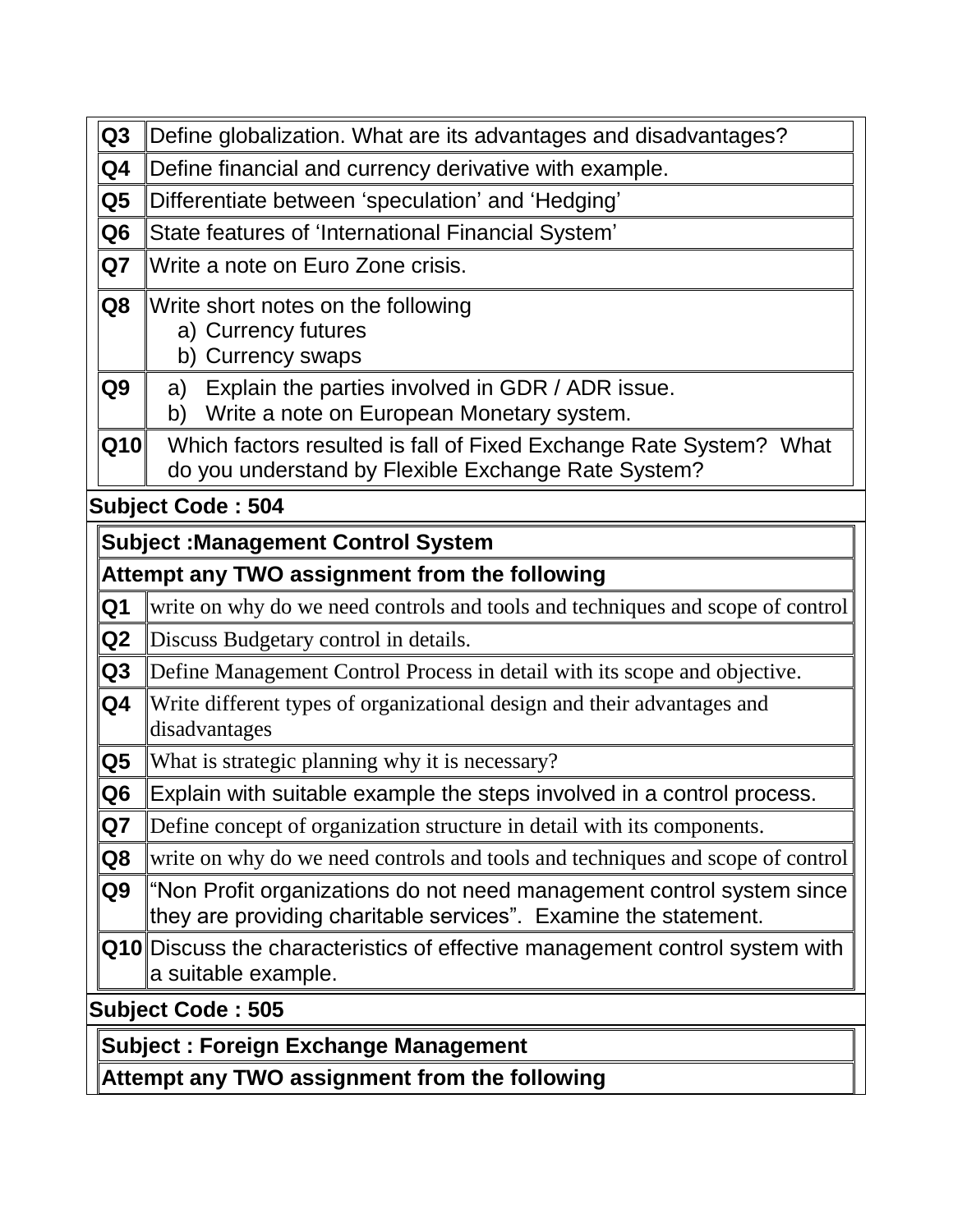| Q <sub>1</sub>          | Explain the concept with suitable examples the Devaluation and<br>Appreciation of the Currency of a country.       |
|-------------------------|--------------------------------------------------------------------------------------------------------------------|
| Q2                      | Describe the relationship between the rates of Foreign Currency and the<br>Balance of Payment of a country.        |
| Q <sub>3</sub>          | What is Letter of Credit? What are its different types and applicability?                                          |
| Q4                      | Define the term Exchange Rate and the process involved in its development.                                         |
| $\overline{\mathbf{Q}}$ | Write a note on the developments in the European Monetary Union.                                                   |
| Q <sub>6</sub>          | Write note on the participants in foreign exchange market.                                                         |
| Q7                      | Explain all the three types of foreign exchange exposures in detail with suitable<br>examples.                     |
| Q8                      | Explain in detail the different methods used in the trade settlement in foreign<br>trade.                          |
| Q9                      | Describe in detail the documentary credit operations of the banks.                                                 |
|                         | <b>Q10</b> Write about the recent developments, which have taken place in the foreign<br>trade mechanism.          |
|                         | <b>Specialization in IB</b>                                                                                        |
|                         | <b>Subject Code: 502</b>                                                                                           |
|                         | <b>Subject: International Marketing</b>                                                                            |
|                         | Attempt any TWO assignment from the following                                                                      |
| Q <sub>1</sub>          | Explain the role of government in foreign trade. Discuss the different<br>forms of regional economic co-operation. |
| Q2                      | Distinguish between multinational, international, transnational and global<br>operations with suitable examples    |
| Q <sub>3</sub>          | Explain 'International Product Life Cycle' and its importance in<br>international marketing planning.              |
| Q <sub>4</sub>          | Write in detail on International marketing mix.                                                                    |
| Q5                      | Standardization V/s Adaptation                                                                                     |
| Q6                      | What are the types of intermediaries?                                                                              |
|                         |                                                                                                                    |
| Q7                      | Define Direct Marketing in detail.                                                                                 |
| Q8                      | Define direct mail campaign in detail?                                                                             |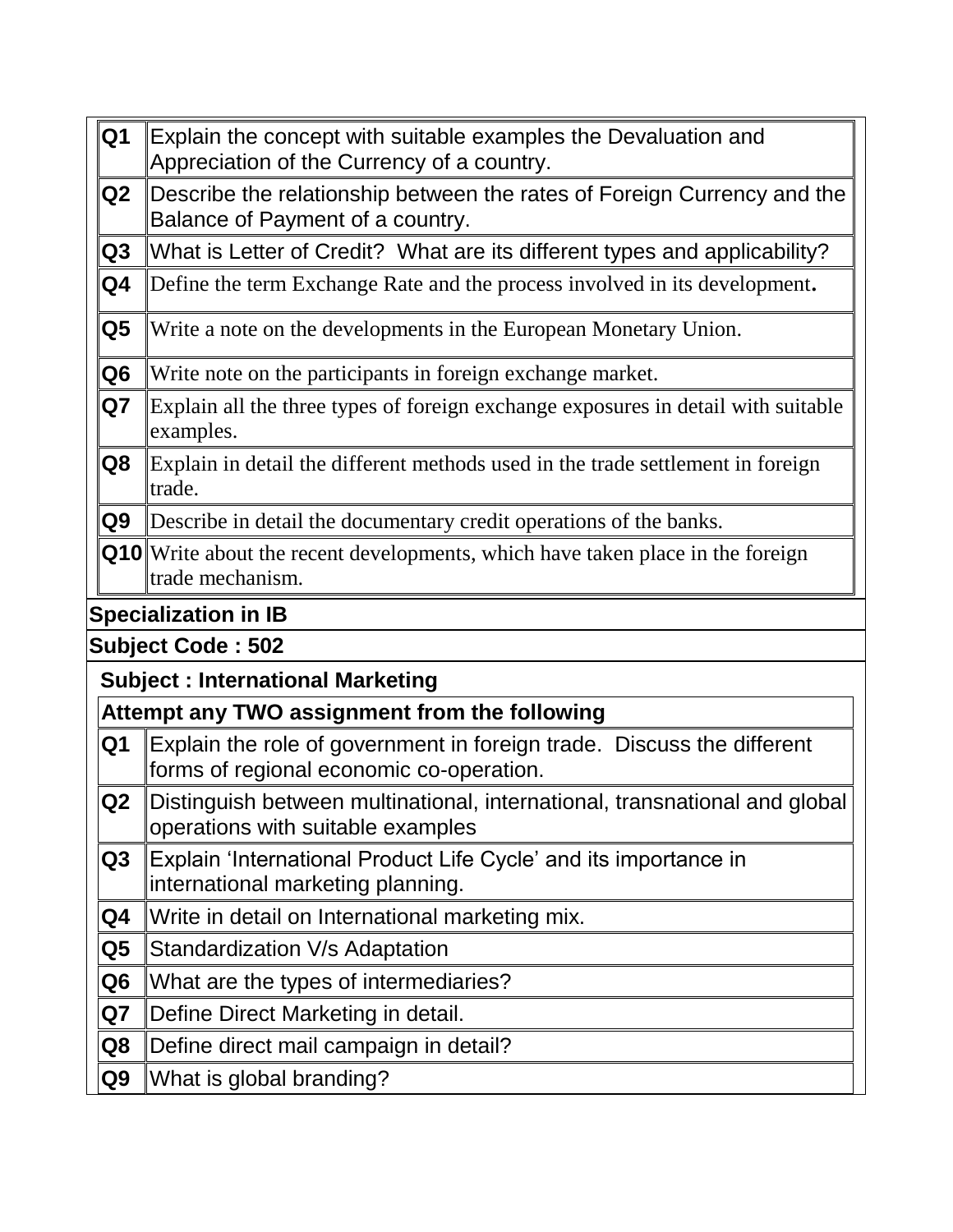|                | Q10 Explain the role of government in foreign trade. Discuss the different<br>forms of regional economic co-operation                   |  |  |  |  |  |
|----------------|-----------------------------------------------------------------------------------------------------------------------------------------|--|--|--|--|--|
|                | <b>Subject Code: 503</b>                                                                                                                |  |  |  |  |  |
|                | <b>Subject: International Laws</b>                                                                                                      |  |  |  |  |  |
|                | Attempt any TWO assignment from the following                                                                                           |  |  |  |  |  |
| Q1             | Define "Exchange Control" State objectives there of.                                                                                    |  |  |  |  |  |
| Q2             | Give an outline of statutory basis of Cross Border Trade Transactions.                                                                  |  |  |  |  |  |
| Q3             | Write a note on the following:<br>a) Exworks<br>b) Exquay                                                                               |  |  |  |  |  |
| Q4             | Define Trademarks? Distinguish between Passing-off and Infringement.                                                                    |  |  |  |  |  |
| Q5             | State the objectives and provisions of FEMA.                                                                                            |  |  |  |  |  |
| Q <sub>6</sub> | Discuss the characteristics of a "Bill of Landing" and explain why it is not<br>fully negotiable.                                       |  |  |  |  |  |
| Q7             | Briefly write about "INCOTERMS"                                                                                                         |  |  |  |  |  |
| Q8             | Comment on the liability of the "Issuing" and "Confirming" Banks as<br>mentioned in the U.C.P.D.C. norms.                               |  |  |  |  |  |
| Q9             | Distinguish between Documentary credit and Documentary collection<br>method of International Trade settlement.                          |  |  |  |  |  |
|                | Q10 Assess the contribution of Intellectual Property Legislation to the<br>industry and state the procedure to register a trade – mark. |  |  |  |  |  |
|                | <b>Subject Code: 504</b>                                                                                                                |  |  |  |  |  |
|                | <b>Subject: Foreign Exchange Markets</b>                                                                                                |  |  |  |  |  |
|                | Attempt any TWO assignment from the following                                                                                           |  |  |  |  |  |
| Q <sub>1</sub> | Discuss various derivative instruments recently used in forex market                                                                    |  |  |  |  |  |
| Q <sub>2</sub> | What do you understand by Forex Exposures? In this context, explain<br>transaction, translation and economic exposure.                  |  |  |  |  |  |
| Q <sub>3</sub> | What is an External Hedging technique used to manage the exchange<br>risk?                                                              |  |  |  |  |  |
| Q4             | Explain the concept with suitable examples the Devaluation and<br>Appreciation of the Currency of a country                             |  |  |  |  |  |
| Q5             | Describe the relationship between the rates of Foreign Currency and the                                                                 |  |  |  |  |  |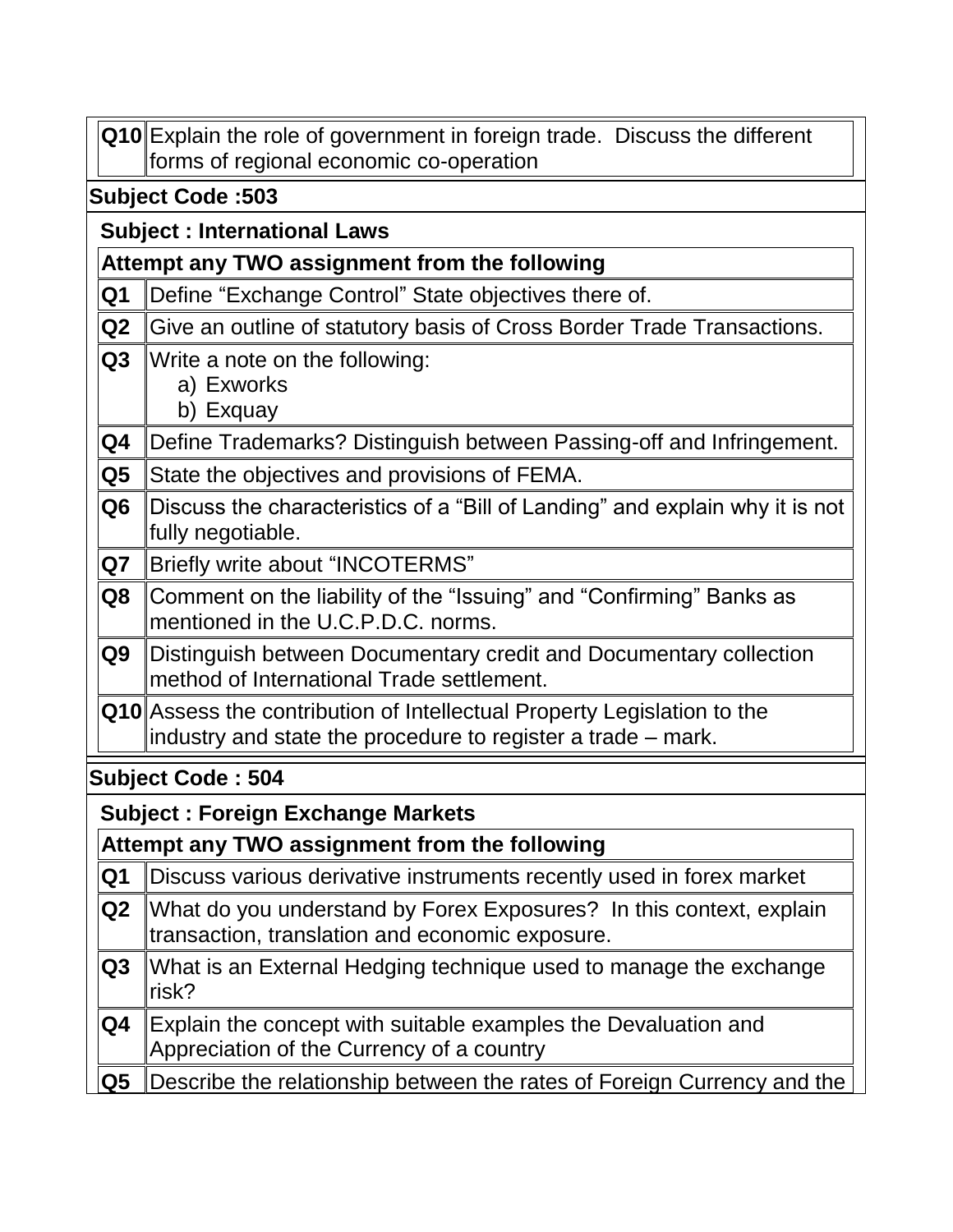|                                                | Balance of Payment of a country                                                                                             |  |  |  |
|------------------------------------------------|-----------------------------------------------------------------------------------------------------------------------------|--|--|--|
| Q <sub>6</sub>                                 | Define the term Exchange Rate and the process involved in its development.                                                  |  |  |  |
| Q7                                             | Write a note on the developments in the European Monetary Union.                                                            |  |  |  |
| Q8                                             | Write note on the participants in foreign exchange market.                                                                  |  |  |  |
| Q9                                             | Explain all the three types of foreign exchange exposures in detail with suitable                                           |  |  |  |
|                                                | examples.                                                                                                                   |  |  |  |
|                                                | <b>Q10</b> Write about the recent developments, which have taken place in the foreign                                       |  |  |  |
|                                                | trade mechanism.                                                                                                            |  |  |  |
|                                                | <b>Subject Code: 505</b>                                                                                                    |  |  |  |
|                                                | <b>Subject: India's Foreign Trade Policy</b>                                                                                |  |  |  |
|                                                | Attempt any TWO assignment from the following                                                                               |  |  |  |
| Q <sub>1</sub>                                 | Give overview of changes in the objectives of EXIM policy since                                                             |  |  |  |
|                                                | independence.                                                                                                               |  |  |  |
| Q2                                             | Study the statistical data of Export and Import to understand pattern/<br>trend/structure and prepare a report on the same. |  |  |  |
| Q3                                             | Prepare a case of company who wants to start representative office                                                          |  |  |  |
|                                                | abroad or joint venture abroad. Present the case in written form.                                                           |  |  |  |
| Q4                                             | Define nature of balance of payments with its components in detail.                                                         |  |  |  |
| $\overline{\mathbf{Q}}$                        | Write various deliberate measures in detail.                                                                                |  |  |  |
| Q <sub>6</sub>                                 | What is conceptual framework of the balance of payment?                                                                     |  |  |  |
| Q7                                             | Differentiate between balance of payment and balance of trade.                                                              |  |  |  |
| Q8                                             | Define Foreign Trade in India and legal framework in detail.                                                                |  |  |  |
| Q <sub>9</sub>                                 | Define Special Economic Zone in detail.                                                                                     |  |  |  |
|                                                | <b>Q10</b> Discuss import policies and import licensing in detail.                                                          |  |  |  |
| <b>Specialization in HR</b>                    |                                                                                                                             |  |  |  |
| <b>Subject Code: 502</b>                       |                                                                                                                             |  |  |  |
| <b>Subject: Performance Management Systems</b> |                                                                                                                             |  |  |  |
|                                                | Attempt any TWO assignment from the following                                                                               |  |  |  |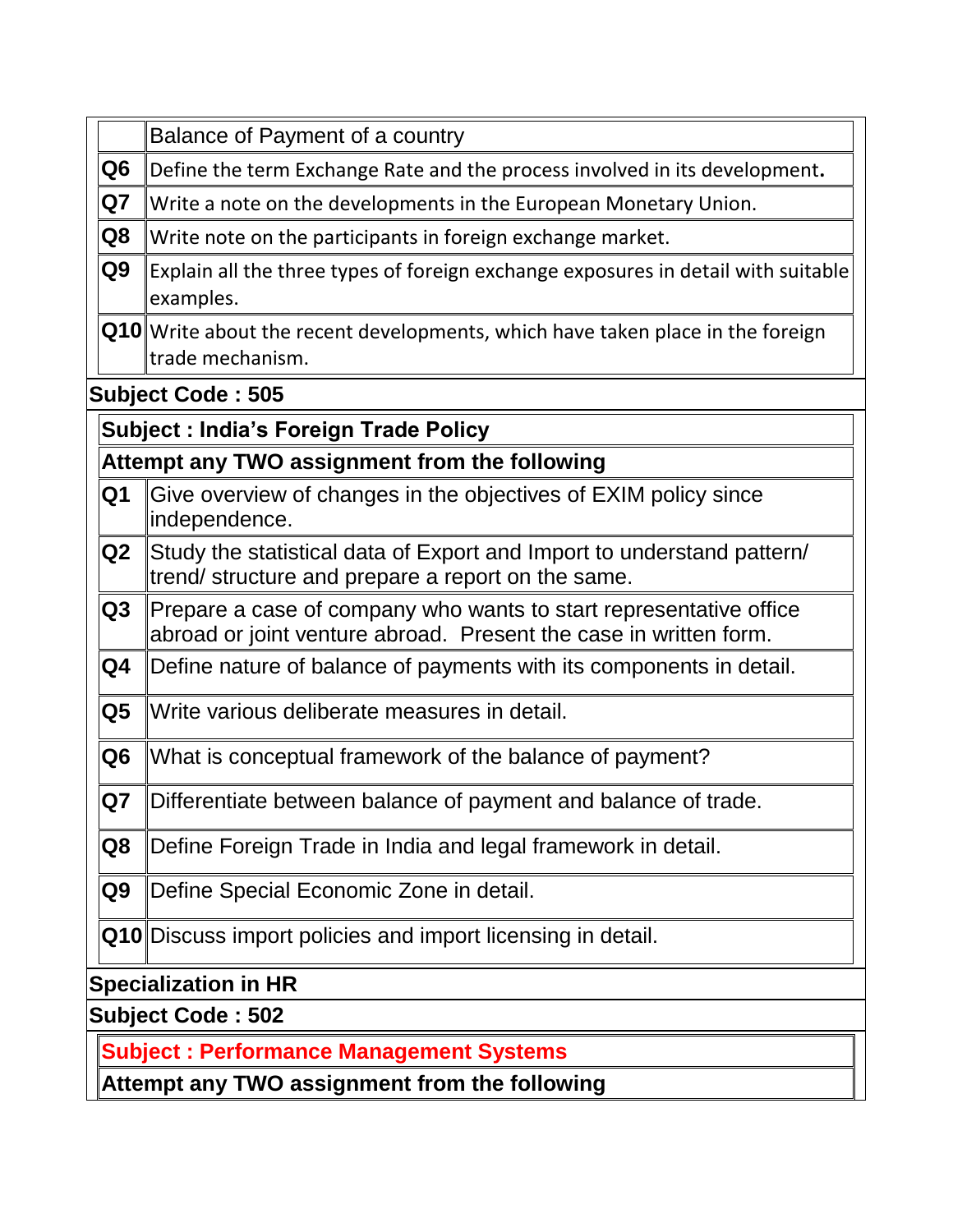| Q <sub>1</sub> | Explain in detail the concept of performance management. Enumerate<br>its role in aligning business strategies with organizational effectiveness.                     |
|----------------|-----------------------------------------------------------------------------------------------------------------------------------------------------------------------|
| Q2             | Leadership style and culture of the organizations influence the<br>implementation of performance appraisal system in<br>organization. Discuss with suitable examples. |
| Q3             | Explain in detail the factors you will consider for measuring the impact of<br>performance management on industrial relations?                                        |
| Q4             | Discuss the role of performance appraisal in measuring effectiveness<br>and identification of Training needs.                                                         |
| Q5             | Discuss the role of performance appraisal in measuring effectiveness<br>and identification of Training needs                                                          |
| Q6             | Leadership style and culture of the organizations influence the<br>implementation of performance appraisal system in<br>organization. Discuss with suitable examples. |
| Q7             | Write short notes on the following:<br>a) Performance management and compensation policies<br>b) Performance Measures                                                 |
| Q8             | Write on job evaluation in detail                                                                                                                                     |
| Q9             | What are guiding principles of performance management?                                                                                                                |
|                | <b>Q10</b> Explain in detail the concept of performance management. Enumerate<br>its role in aligning business strategies with organizational effectiveness.          |
|                | <b>Subject Code: 503</b>                                                                                                                                              |
|                | <b>Subject: Organizational Development and Change Management</b>                                                                                                      |
|                | Attempt any TWO assignment from the following                                                                                                                         |
| Q1             | How is "Model" useful in understanding change? Discuss any one model of<br>change management.                                                                         |
| Q <sub>2</sub> | Discuss in detail the "Role Analysis Technique" of team building.                                                                                                     |
| Q3             | Explain the role of Participation and Empowerment in Organization Development.                                                                                        |
| Q4             | How is "Model" useful in understanding change? Discuss any one model of<br>change management                                                                          |
| Q5             | Explain the role of Participation and Empowerment in Organization Development.                                                                                        |

**Q6** Discuss in detail the transactional analysis and its importance in OD

 $\overline{\phantom{a}}$ 

**Q7** Describe the importance of re-engineering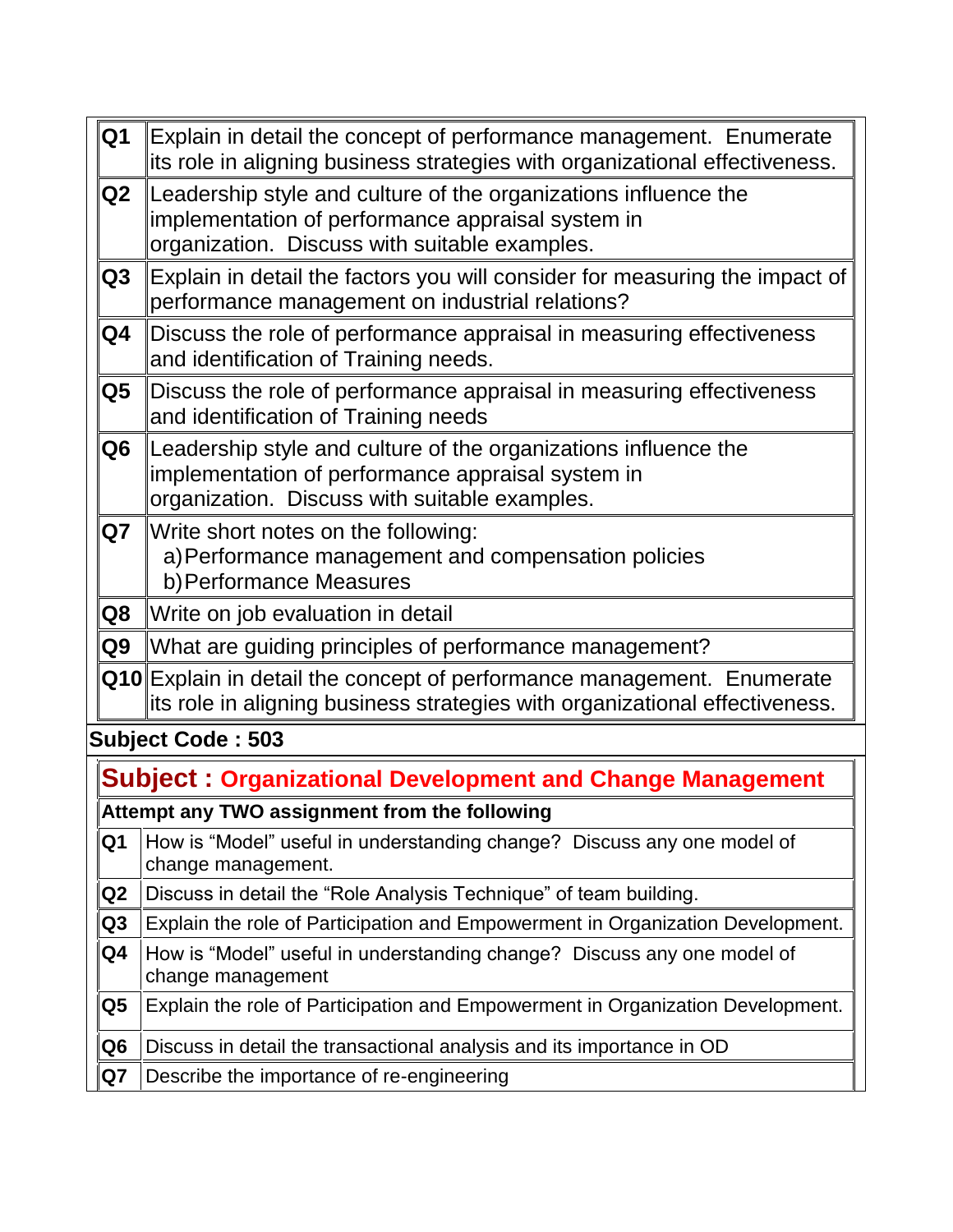**Q8** What is Beckhard's confrontation meeting?

 $\|\mathsf{Q9}\|$  What are the team intervention techniques?

**Q10** Describe the classification of OD.

## **Subject Code : 504**

# **Subject : Strategic Human Resource Management**

**Attempt any TWO assignment from the following**

| Q1             | What is meant by "Corporate Strategy? How can a corporate strategy be<br>translated in action to achieve business success?                                 |  |  |  |  |
|----------------|------------------------------------------------------------------------------------------------------------------------------------------------------------|--|--|--|--|
| Q2             | Discuss the various types of organizational structures. What are the hurdles<br>created by organizational structures in implementing corporate strategies? |  |  |  |  |
| Q <sub>3</sub> | Appropriate ant timely change helps business strategies towards success. What<br>is the change management techniques used to make this happen?             |  |  |  |  |
| Q4             | What is SHRM? Explain in detail the characteristic of SHRM?                                                                                                |  |  |  |  |
| Q5             | Outline the difference between HRM & SHRM?                                                                                                                 |  |  |  |  |
| Q <sub>6</sub> | What is a strategy? Explain in details strategies for managing performance?                                                                                |  |  |  |  |
| Q7             | Explain with illustrations HR role in facilitating the strategy forming process.                                                                           |  |  |  |  |
| Q8             | Define values and explain the importance of values in shaping culture for high<br>performance organization.                                                |  |  |  |  |
| Q9             | Write short note on the following:<br>a) Leadership<br>b) Business Strategy                                                                                |  |  |  |  |
|                | <b>Q10</b> Write short note on the following:<br>a) Organization Structure<br>b) Process of Development measures                                           |  |  |  |  |
|                | <b>Subject Code: 505</b>                                                                                                                                   |  |  |  |  |
|                | <b>Subject: Carrier Development System</b>                                                                                                                 |  |  |  |  |

| Attempt any TWO assignment from the following |  |
|-----------------------------------------------|--|
|-----------------------------------------------|--|

| ∥Q1   What is Career development? Explain the process of Career Development clearly l                                                                                                                                                                                                                                                                                                |
|--------------------------------------------------------------------------------------------------------------------------------------------------------------------------------------------------------------------------------------------------------------------------------------------------------------------------------------------------------------------------------------|
| $\ $ Q2 Explain the various steps involved in succession management Use examples to<br>lillustrate your arguments.                                                                                                                                                                                                                                                                   |
| $\overline{a}$ $\overline{a}$ $\overline{a}$ $\overline{a}$ $\overline{a}$ $\overline{a}$ $\overline{a}$ $\overline{a}$ $\overline{a}$ $\overline{a}$ $\overline{a}$ $\overline{a}$ $\overline{a}$ $\overline{a}$ $\overline{a}$ $\overline{a}$ $\overline{a}$ $\overline{a}$ $\overline{a}$ $\overline{a}$ $\overline{a}$ $\overline{a}$ $\overline{a}$ $\overline{a}$ $\overline{$ |

**Q3** Write Notes on the following:

1. Career Planning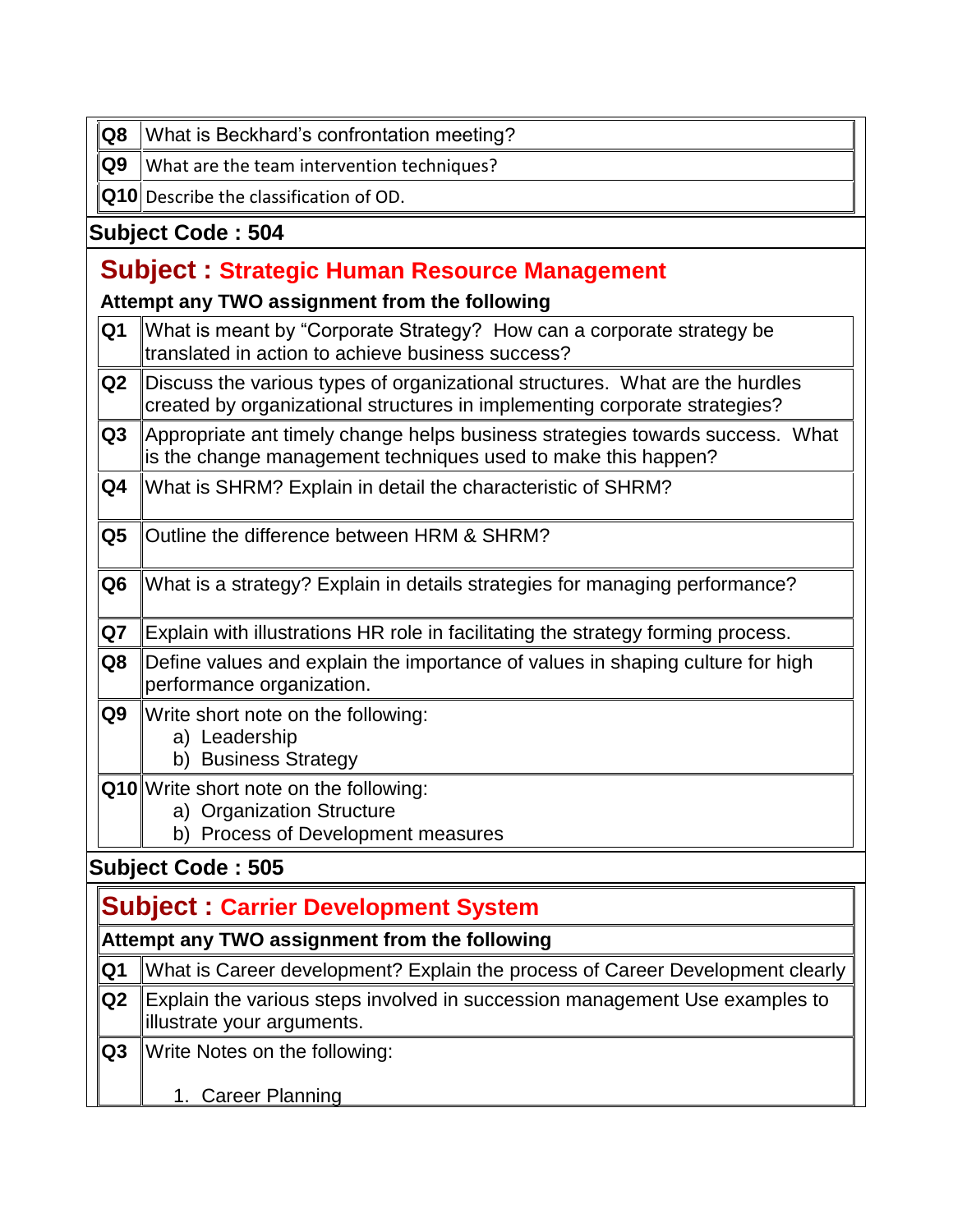|                          | 2. Career Stages                                                                                                                                                            |  |
|--------------------------|-----------------------------------------------------------------------------------------------------------------------------------------------------------------------------|--|
| Q4                       | Explain with illustrations the theoretical fundamentals of Career Development.                                                                                              |  |
| Q5                       | What are Successes ion Planning and Fasts Tracking? Highlight the precautions<br>to be taken while resorting to fast tracking?                                              |  |
| Q6                       | Explain the functions, responsibilities and limitations of Career Anchor in an<br>organization at present.                                                                  |  |
| Q7                       | Write a short note on the following:<br>a) Dual laddering<br>b) Competency Building                                                                                         |  |
| Q8                       | Write a short note on the following:<br>a) Succession Planning<br>b) Career Anchors                                                                                         |  |
| Q9                       | Prepare a Career Path for a newly recruited MBA student for your MNA<br>organization.                                                                                       |  |
|                          | Q10 How one can go about for establishment of Assessment Centre in your fast<br>expanding organization?                                                                     |  |
|                          | <b>Specialization in Production Management</b>                                                                                                                              |  |
| <b>Subject Code: 502</b> |                                                                                                                                                                             |  |
|                          |                                                                                                                                                                             |  |
|                          | <b>Subject: Logistics Management</b>                                                                                                                                        |  |
|                          | Attempt any TWO assignment from the following                                                                                                                               |  |
| Q <sub>1</sub>           | "It is the integration of the business processes of all firms in the supply chain<br>where the real 'gold' can be found." Do you agree or disagree? Justify your<br>answer. |  |
| Q <sub>2</sub>           | What are the ways of Streamline Customs Processes and Maximize Trade<br>Agreements?                                                                                         |  |
| Q <sub>3</sub>           | Explain the interacting between logistics and functional members of a supply<br>chain with examples.                                                                        |  |
| Q4                       | What is Logistics and four stages in the development of the logistics function.                                                                                             |  |
| Q5                       | What is supply chain management; write in detail its components, benefits and                                                                                               |  |
|                          | types.                                                                                                                                                                      |  |
| Q <sub>6</sub>           | Write importance of Logistics in various sections.                                                                                                                          |  |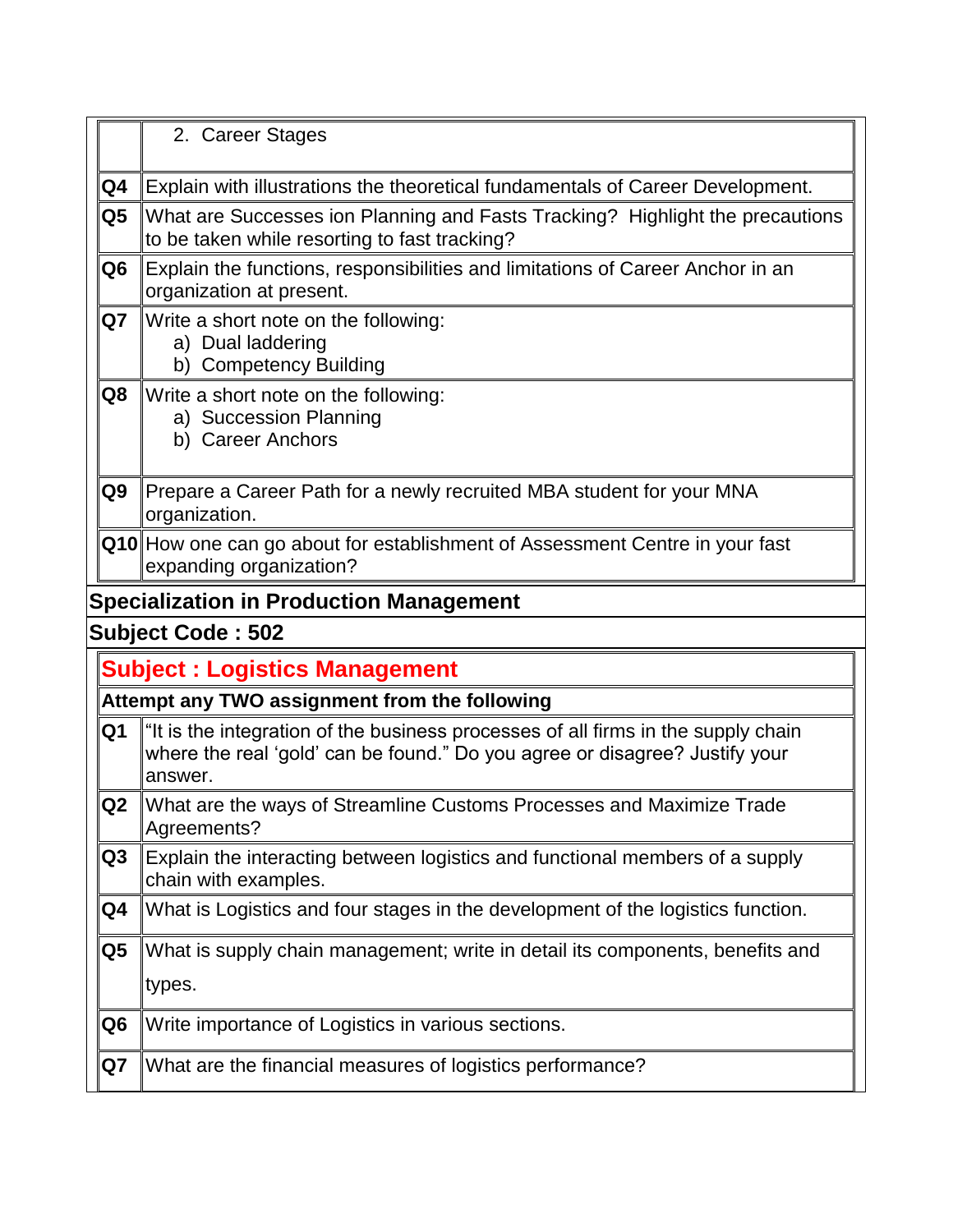| $\overline{Q8}$    | Write a note on Models for logistics integration.             |  |
|--------------------|---------------------------------------------------------------|--|
| Q9                 | Write a detail note on Supplier Relationships?                |  |
|                    | <b>Q10</b> Explain the concept of International SCM in brief. |  |
| Ruhiaat Cada , 502 |                                                               |  |

## **Subject Code : 503**

|                          | <b>Subject: Transportation Management</b>                                                                                                                                  |  |  |  |
|--------------------------|----------------------------------------------------------------------------------------------------------------------------------------------------------------------------|--|--|--|
|                          | Attempt any TWO assignment from the following                                                                                                                              |  |  |  |
| Q1                       | What are the recent activities undertaken by government to improve<br>transportation across the country. Describe briefly with approximate timelines and<br>budgeted cost. |  |  |  |
| Q <sub>2</sub>           | What are the key features of Motor Vehicle Act, 1988 and what impact does it<br>leave on the urban transportation system?                                                  |  |  |  |
| Q <sub>3</sub>           | Describe what congestion charge is and give your opinion as to whether you are<br>'For' or 'Against 'it. Citing logical reasoning.                                         |  |  |  |
| Q4                       | a) What are the main provisions given in Motor Vehicles Act. 1988.<br>b) Define 'Area' as per Motor Vehicles Act, 1988.                                                    |  |  |  |
| Q5                       | a) What is the scope of transportation development in future?<br>b) What is your understanding on the present development system of<br>transportation?                     |  |  |  |
| Q <sub>6</sub>           | Explain transport safety and security.                                                                                                                                     |  |  |  |
| Q7                       | Write a note on Cost/ benefit analysis in transportation system.                                                                                                           |  |  |  |
| Q8                       | What are the legal and administrative issues involved in transportations?                                                                                                  |  |  |  |
| Q9                       | Write a note on the following:<br>a) Need for national policy<br>b) Parking<br>c) Capacity building<br>d) Freight traffic                                                  |  |  |  |
|                          | Q10 Discuss Urban transit in detail with its challenges.                                                                                                                   |  |  |  |
| <b>Subject Code: 504</b> |                                                                                                                                                                            |  |  |  |
|                          | <b>Subject: Service Operations Management</b>                                                                                                                              |  |  |  |
|                          | Attempt any TWO assignment from the following                                                                                                                              |  |  |  |
| Q <sub>1</sub>           | Describe the importance facility, location and layout for a services industry?                                                                                             |  |  |  |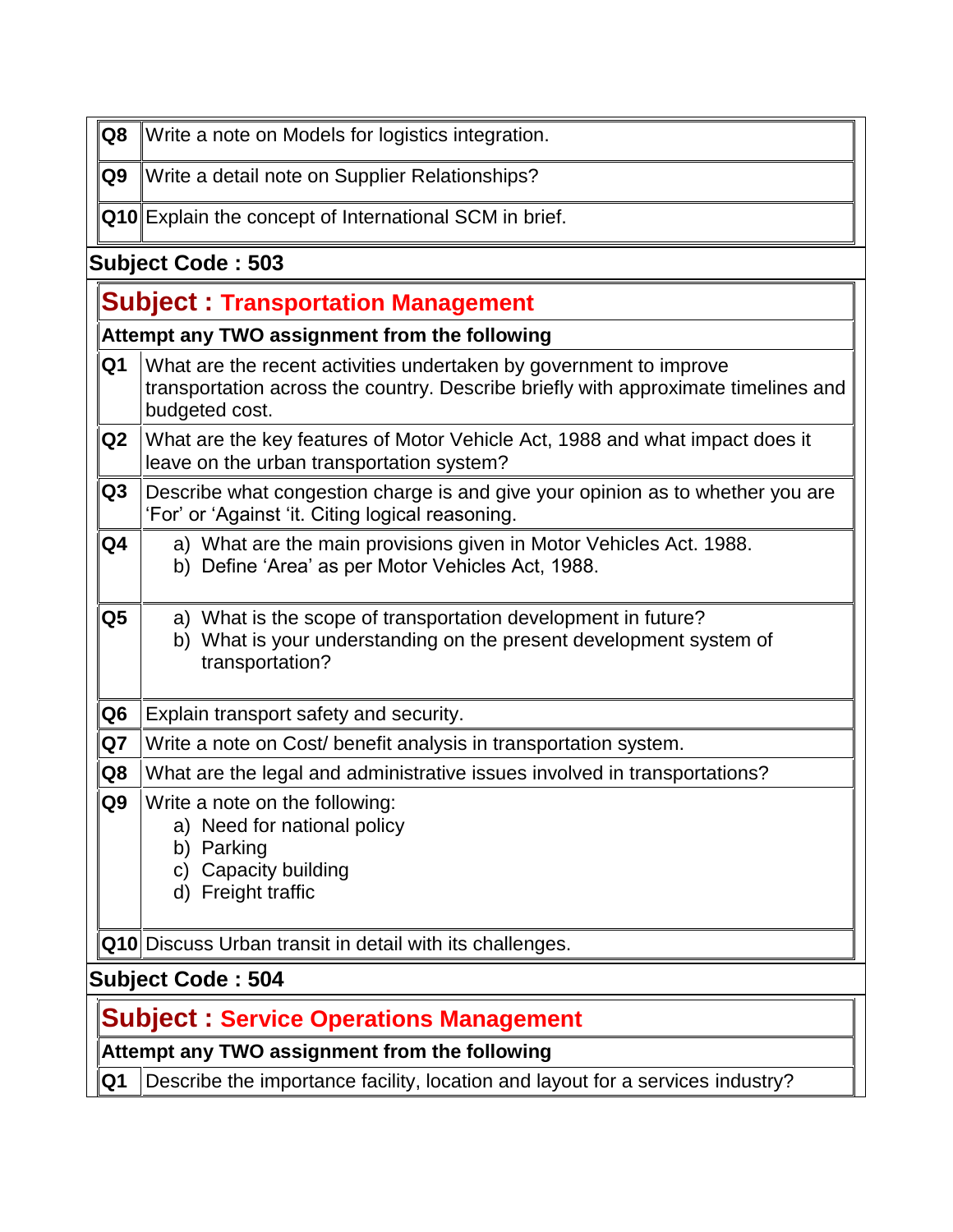- **Q2** Explain in detail Queuing Theory and develop a case to describe waiting line analysis?
- **Q3** What are the various challenges faced in operation management of services? Explain with the help of examples.
- **Q4** What is Capacity Planning and what are the factors affecting capacity expansion?
- **Q5** What are the tools in APP?
- **Q6** Explain job design, what are the factors affecting job design?
- **Q7** Write a detailed note on role process technology and efficiency in service delivery?
- **Q8** Explain queue management, queuing theory and simulation and what are the limitations of queuing theory?
- **Q9** Explain in detail Queuing Theory and develop a case to describe waiting line analysis?
- **Q10** What are the various challenges faced in operation management of services? Explain with the help of examples.

## **Subject Code : 505**

|                                               | <b>Subject: World Class Manufacturing</b>                                                                                                      |  |  |
|-----------------------------------------------|------------------------------------------------------------------------------------------------------------------------------------------------|--|--|
| Attempt any TWO assignment from the following |                                                                                                                                                |  |  |
| Q1                                            | Write a note on A Strategic Model for Resource and Capability-Based Global<br>Manufacturing?                                                   |  |  |
| Q2                                            | What is Goldratt's Theory of Constraints?                                                                                                      |  |  |
| Q3                                            | What are the ways of Introducing TQM into a Business?                                                                                          |  |  |
| Q4                                            | Explain the concept of aggregate planning and master production scheduling.                                                                    |  |  |
| Q <sub>5</sub>                                | State the meaning of JIT. Discuss buyer seller relations in JIT environment.                                                                   |  |  |
| Q <sub>6</sub>                                | Explain the concept of supply chain management with an example and state<br>its objectives.                                                    |  |  |
| Q7                                            | Write a short note on the following:<br>a) Concept of World Class Manufacturing<br>Total Employee involvement and small group activities<br>b) |  |  |
| Q8                                            | Write a short note on the following:<br>a) Flexible Manufacturing System<br>b) Six Sigma Implementation                                        |  |  |
| Q <sub>9</sub>                                | Explain the examples how automation in manufacturing and material handling                                                                     |  |  |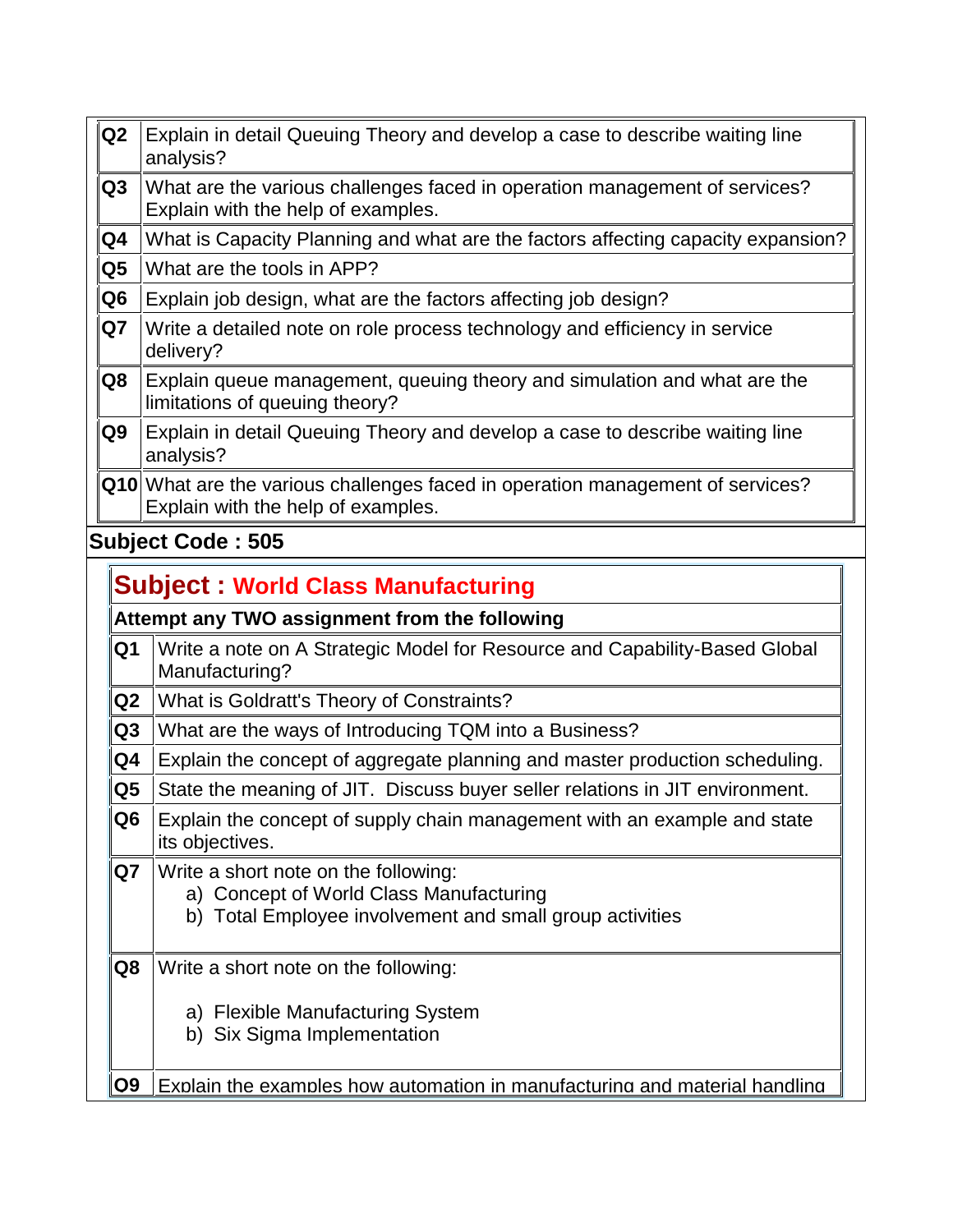help organization to become world class.

**Q10** What are the problems faced by India organizations in implementation (MRP). Suggest an approach for effective implementation of the MRP system.